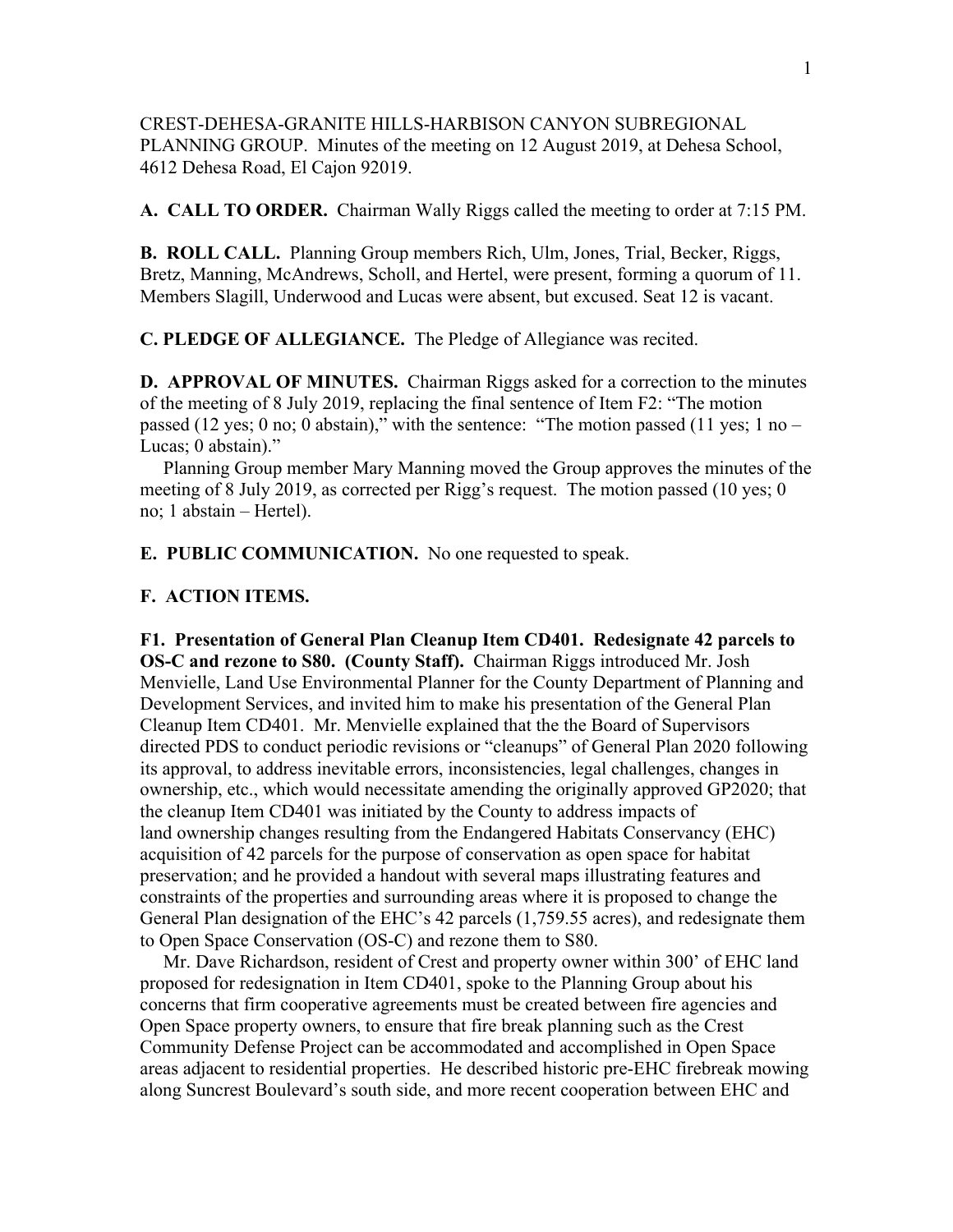CalFire on road grading and vegetation clearance for fire safety along 2 miles of the Crest emergency egress route on Suncrest Blvd., and requested that the Planning Group considers including in its recommendation concerning CD401 a condition that EHC must cooperate with San Miguel Fire District, CalFire, and San Diego Fire Authority in effective fire defense planning for the residences and communities adjacent to EHC Open Space properties. Mr. Richardson provided members of the Group a copy of a letter he has sent to County PDS providing his comments and concerns about CD401.

 Planning Group member Mary Manning commented that during implementation of the Alpine Fire Protection Plan in some protected Open Space areas, vegetation clearance had to be done by hand because no mechanical work could be allowed in certain specific protected sensitive habitats, and that this can be very expensive and difficult to achieve over extensive areas of such Open Space.

 Other members of the Group asked about the nature of communications between EHC and the County departments, Fire Agencies, and the community of Crest; about the challenges of implementing vegetation clearance in a full 100' defensible space zone for a residence located less than 100' from an adjacent Open Space property boundary; about the process for requesting vegetation clearing by a neighboring property owner to achieve the full 100' defensible space for a residence located on an adjacent property; and about the governmental policies providing the basis for the Crest Community Defense Project.

 Mr. Menvielle explained that since CD401 is a project directed by the Board of Supervisors, there is no mechanism or procedure for placing conditions on its ultimate approval; he assured the Group that the Endangered Habitats Conservancy has to comply with all of the relevant Fire Codes; that the Crest Community Defense Project is authorized by a Governor's executive order issued in March 2019; and that the County, and involved Fire Agencies, consider the Endangered Habitats Conservancy very cooperative and agreeable to work with, regarding compliance with all codes and policies. He recommended anyone concerned about needed weed abatement and vegetation clearance for fire safety to submit a Fire Hazard Complaint to CalFire, the San Miguel Fire District, or the San Diego Fire Authority.

 Member Pat Ulm moved that the Planning Group recommends approval of CD401 as proposed by the County, to redesignate 42 parcels of Endangered Habitats Conservancy property to Open Space Conservation, and to rezone it to S80. The motion passed (11 yes; 0 no; 0 abstain).

 Pat Ulm also moved that the Planning Group approves the preparation of a letter which expresses the Group's support, and which also encourages the Endangered Habitats Conservancy's support, of the successful implementation of the Crest Community Defense Project. This letter would be sent to appropriate Fire Agencies, County personnel, and the EHC. The motion passed (11 yes; 0 abstain; 0 no.)

 Member Christina Becker moved that the Planning Group approves an amendment to member Ulm's previous motion, such that the Group's letter encourages the Endangered Habitats Conservancy, in addition to supporting the Crest Fire Defense Project, to voluntarily cooperate with appropriate agencies and property owners, to plan and implement effective fire clearance zones on EHC's property, along any of its boundaries that abut Residential Areas, where this is necessary for the provision of the full 100' defensible space zone for a residence located on the adjacent non-EHC property, in order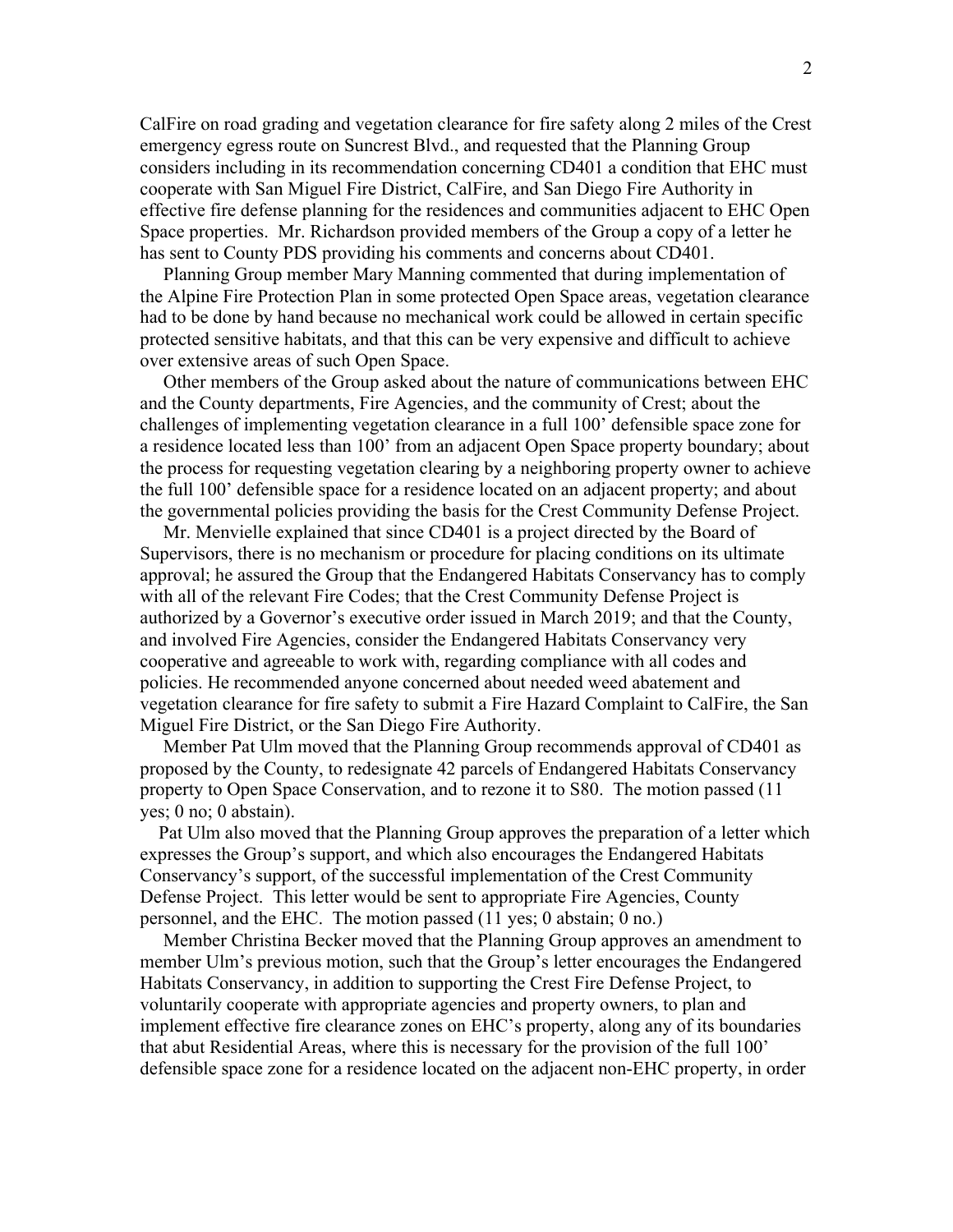to create the maximum possible fire protection and safety of existing community residences. The motion passed (11 yes; 0 no; 0 abstain).

## **F2. Presentation of final plans for signage at El Cajon Cemetery at 2080 Dehesa**

**Road, El Cajon.** Chairman Riggs introduced Gregg Wiggens, representative for the El Cajon Cemetery, and invited him to give the Group his presentation of the final plans for signage for El Cajon Cemetery. Mr. Wiggens showed and explained drawings of the proposed ground level Main Entry Monument Sign near the northwest corner of the intersection of Dehesa Road and the Cemetery access drive; and he also showed a photo of the Wayfinding Sign, which would be installed as a street sign at the side of Dehesa Road approximately 435'west of the Cemetery entrance, in accordance with the County zoning section 6201, paragraph 3ii(a), Civic Oriented for community promotion. He asked the Planning Group to recommend approval of the proposed designs of the Main Entry Monument Sign and the street shoulder Wayfinding Sign for the El Cajon Cemetery.

 Planning Group member Phil Hertel moved the Planning Group recommends approval of the proposed designs of the Main Entry Monument Sign and the Wayfinding Sign for the El Cajon Cemetery. The motion passed (11 yes; 0 no; 0 abstain).

## **G. GROUP BUSINESS.**

**G1. Update on Parks, etc. (Manning).** Chairman Riggs asked Planning Group member Mary Manning to provide an update on her communications with Department of Parks and Recreation concerning issues with the County parks in the Subregion. Mary explained that she had provided DPR staff with photos of a number of physical problems at the Olde Ironside Park Community Building needing attention; that DPR staff wants to come to the park to review the possible repairs and maintenance work needed to resolve the problems and concerns; and that she will try to arrange this meeting to occur at the time of the September meeting of the Planning Group at Olde Ironside Park. Mary also provided copies of the photos she emailed to DPR to the Planning Group members.

 Planning Group member Pat Ulm expressed concerns that the unabated heavy weed growth at South Lane Park presents a fire danger and safety issue to the Crest community, and she suggested the Planning Group could request and recommend that the County carries out appropriate fire prevention weed abatement at South Lane Park. Chairman Riggs agreed to make her suggestion an agenda item for the September meeting.

**G2. Chairman's report on quarterly Chairs Meeting (Riggs).** Chairman Riggs reported that at the quarterly meeting of Planning Group Chairs, County staff provided a preview of "Residential Rounding," a policy under consideration for determining the number of dwelling units to allow on a parcel, defining that if a parcel is any fraction larger than 1.0-acres, (i.e., 1.1-acres) its area can be rounded up to 2.0 acres, thus allowing a dwelling unit to be allowed on a 1.1-acre parcel that is in an area that is zoned for Residential at 1 du/2-acres.